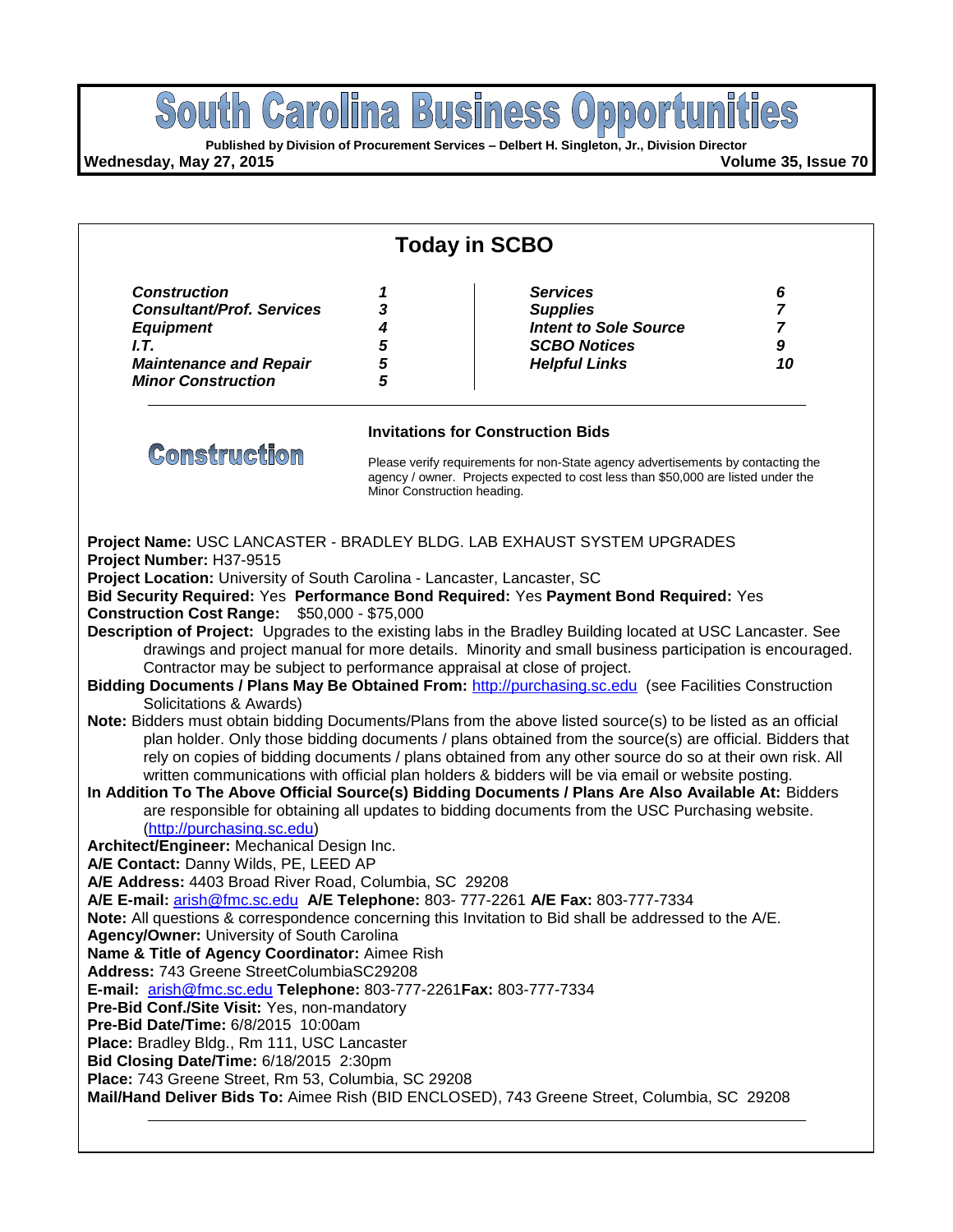**Wednesday, May 27, 2015 2 Volume 35, Issue 70**

**Project Name:** HAMPTON COUNTY LIBRARY ADDITION AND RENOVATION **Project Number:** HCCPST002 **Project Location:** Hampton, SC **Bid Security Required:** No **Performance Bond Required:** No **Payment Bond Required:** No **Construction Cost Range:** \$2,500,000 **Description of Project:** Addition and Renovation to the Hampton County Library **Bidding Documents / Plans May Be Obtained From:** Brunson Construction Company **Plan Deposit:** \$200, nonrefundable **Architect/Engineer:** Liollio Architecture **A/E Contact:** Jay White **A/E Address:** 147 Wappoo Creek Drive, Suite 400, Charleston, SC 29412 **A/E E-mail:** [Jay@Liollio.com](mailto:Jay@Liollio.com) **A/E Telephone:** 803-762-2222 **Agency/Owner:** Hampton County **Name & Title of Agency Coordinator:** Blake Hodge, County Administrator **Pre-Bid Conf./Site Visit:** Yes, mandatory **Pre-Bid Date/Time:** 6/11/2015 2:00pm **Place:** Hampton County Library, 112 Locust St. East, Hampton, SC 29924 **Bid Closing Date/Time:** 6/25/2015 5:00pm **Place:** Brunson Construction, 616 Railroad Ave West, Hampton, SC 29924 **Mail/Hand Deliver Bids To:** Brunson Construction, 616 Railroad Ave West, Hampton, SC 29924

### **ASBESTOS ASSESSMENT, PROJECT DESIGN AND AIR MONITORING**

Santee-Lynches Regional Council of Governments, on behalf of the City of Manning, is seeking Bids from SCDHEC-licensed firms to prepare initial asbestos assessments and Project Design and air monitoring services during the abatement process if required by SCDHEC regulation 61-86.1 for approximately fifteen (15) privately owned vacant, dilapidated houses in the Fleming neighborhood. The houses are of moderate size and are located in a concentrated target area within the City of Manning.

You are invited to submit a quote in accordance with the specifications in the Request for Bids package.

This project is funded in part by the Community Development Block Grant (CDBG) Program provided by the SC Department of Commerce. All federal CDBG requirements will apply to the contract.

To obtain a copy of the Bid package, contact ECS Manager Sharon Durden, 803-774-1988, [sdurden@slcog.org.](mailto:sdurden@slcog.org)

Quotes must be returned in writing to the attention of: Sharon Durden, Santee-Lynches Council of Governments, PO Box 1837, Sumter, SC 29151 or physical address: 129 S. Harvin Street, Sumter SC 29151 by 2:00pm, 6/11/2015.

No late bids will be accepted. This solicitation does not commit the City of Manning or Santee-Lynches Regional Council of Governments to award a contract or pay any costs incurred in the preparation of the quote or to procure or contract for services.

### **DARLINGTON SEWER UPGRADES**

Project Title: SOUTH MAIN STREET SEWER UPGRADES Owner: City of Darlington, SC CDBG Project No.: 4-CI-14-004 / DB Project No: DB2014.083

Separate sealed bids for the City of Darlington for the South Main Street Sewer Upgrades will be received by the City at 410 Pearl Street, Darlington, SC 29532 at 2:00 pm on June 30, 2015. Then at said location to be publicly opened and read aloud.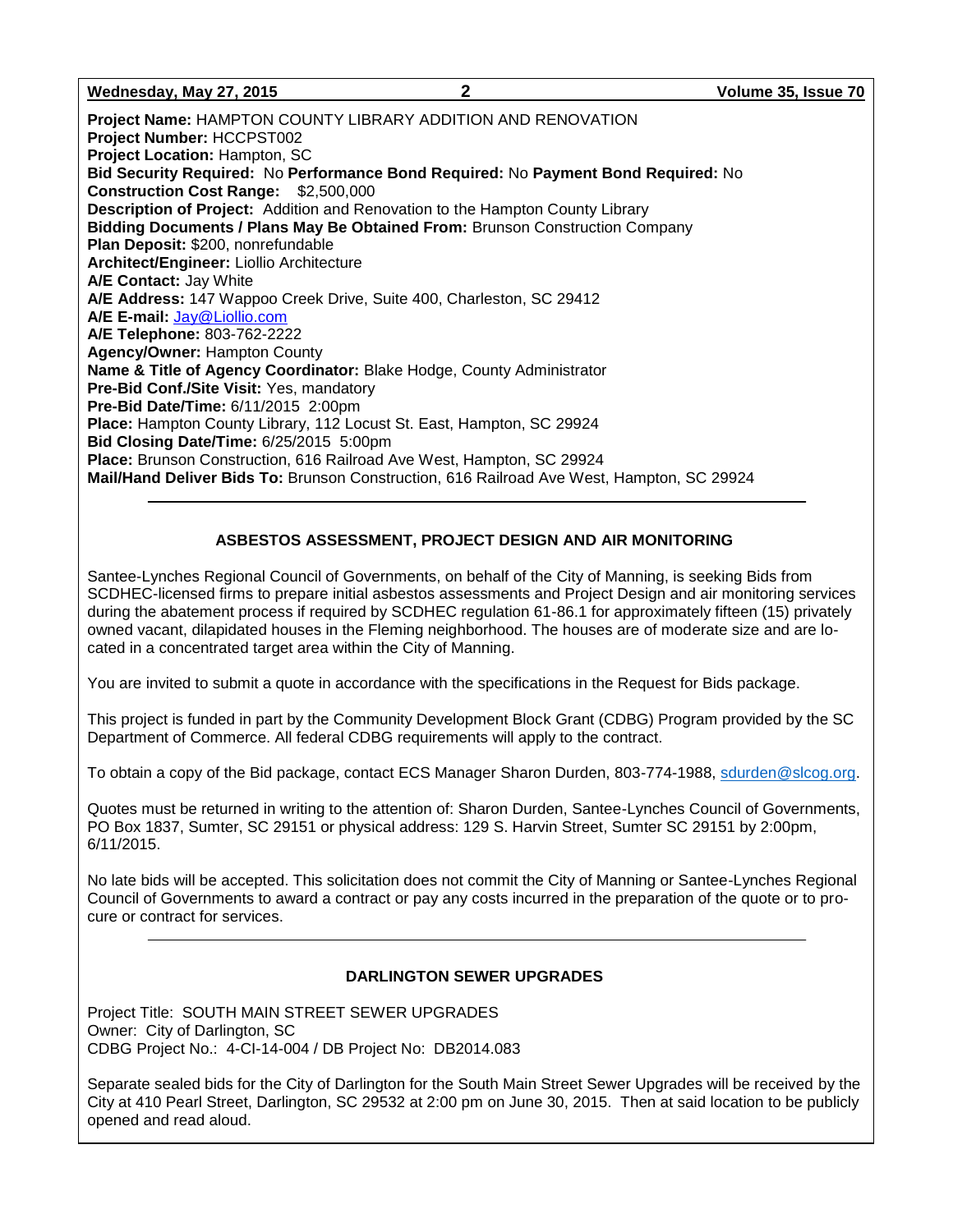The CDBG funded scope of work includes Division 1 – lining 4,980 lf of 8" gravity sewer and upgrading of manholes and service laterals along Bacote, Kirvin, Allen, Reid Streets, and a portion of Hickory Street. The non-CDBG funded scope of work includes lining 773 lf of 8"gravity sewer and upgrading of manholes and service laterals along Farm Street and Hickory Street.

The information for Bidders, Bid Form, Contract Plans, Specifications, Bid Bond, Performance and Payment Bond, and other contract documents may be examined at the office of the engineer, Davis and Brown, 124 W. McIver Road, Florence, SC.

Copies may be obtained from the office of the engineer or by mail upon payment of \$50 for each set, nonrefundable. If requesting copies via mail service, send the fee, along with Name of Contractor, Street Address, Phone number, Fax number, Contact Person Name, and Email address to Davis and Brown, P.O. Box 15038, Quinby, SC 29506.

Sealed Bids must be received by the City of Darlington.

ALL BIDS MUST BE SUBMITTED ON THE YELLOW BID FORM provided by the Engineer. All blank spaces for BID prices must be filled in, in ink or on a typewriter and the BID form must be fully completed and executed when submitted. Only one copy of the Bid Form is required.

This project is being funded in whole or part by the Community Development Block Grant Program (CDBG). All federal CDBG requirements will apply to the contract. Bidders on this work will be required to comply with the President's Executive Order No. 11246 & Order No. 11375 which prohibits discrimination in employment regarding race, creed, color, sex, or national origin. Bidders must comply with Title VI if the Civil Rights Act of 1964, the Davis-Bacon Act, the Anti-Kickback Act, the Contract Work Hours and Safety Standards Act, and 40 CFR 33.240.

Bidders must also make positive efforts to use small and minority-owned business and to offer employment, training and contracting opportunities in accordance with Section 3 of the Housing and Urban Development Act of 1968. Attention of bidders in particularly called to the requirements as to conditions of employment to be observed and minimum wage rates to be paid under the contract.

Owner requests a Bid or a "NO BID" response from all bidders.

The Owner reserves the right to waive any irregularities, or to reject any or all bids. Contractors shall have a classification of WL.

No bidder may withdraw his bid within 90 days after the actual date of the opening thereof.

"EQUAL EMPLOYMENT OPPORTUNITY"

# **Consultant / Professional Services**

**Description:** Provide Comprehensive Range of Program Management Consulting Services and Other Related Services **Solicitation Number:** USC-FPB-2820-VM **Delivery Point:** University of South Carolina, Purchasing Department, 1600 Hampton Street, 6th Floor, Columbia, SC 29208 **Submit Offer By:** 6/15/2015 11:00am **Purchasing Agency: Buyer:** Venis Manigo **Direct Inquiries To:** 803-777-0255 **Download Solicitation From:** <http://purchasing.sc.edu/>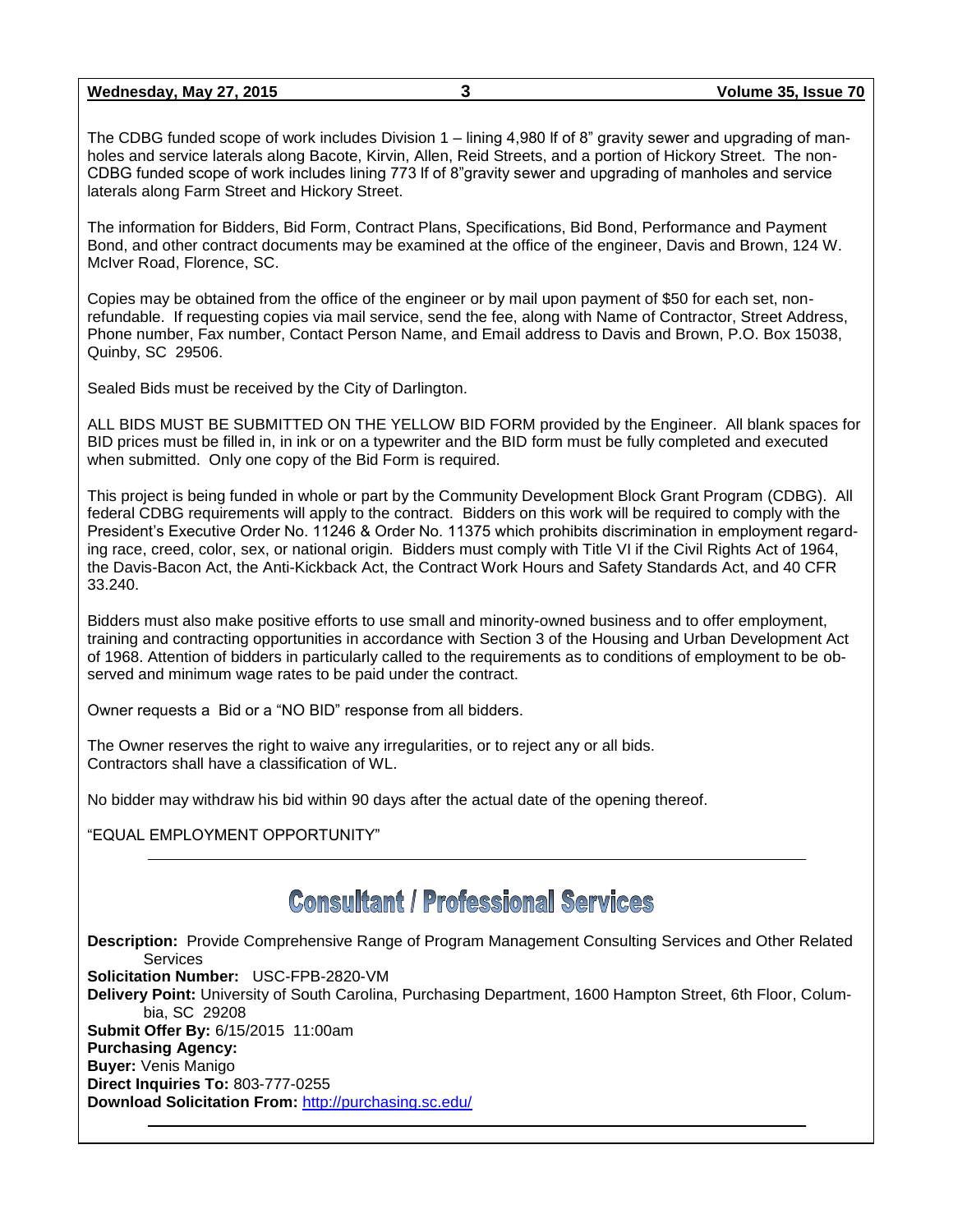**Wednesday, May 27, 2015 4 Volume 35, Issue 70**

### Equipment

**Description:** CNC EQUIPMENT **Solicitation Number:** 5400009574 **Pre-bid Conf.:** Non-mandatory. 6/3/2015 11:30am **Location:** Spartanburg Community College, 107 Community College Drive, Ledbetter Building – Room 243 B, Spartanburg, SC 29303 **Submit Offer By:** 06/08/2015 10:00am **Purchasing Agency:** SC Technical College System, 111 Executive Center Drive, Suite 106, Columbia, SC 29210 **Buyer:** TERESA LIVINGSTON **Email:** [LivingstonT@sctechsystem.edu](mailto:LivingstonT@sctechsystem.edu) **Download Solicitation From:**  <http://webprod.cio.sc.gov/SCSolicitationWeb/solicitationAttachment.do?solicitnumber=5400009574>

**Description:** MICRODISPENSING COMPONENTS **Solicitation Number:** 61869868 **Delivery Point:** Anderson, SC **Submit Offer By:** 6/3/2015 11:00am **Purchasing Agency:** Clemson University, Procurement Services, Administrative Services Bldg.,108 Perimeter Rd., Clemson, SC 29634 **Buyer:** Jody Burgess, 864-650-8050, [jodyb@clemson.edu](mailto:jodyb@clemson.edu) **Download Solicitation From:** Online solicitations only. Solicitations can be viewed at [www.clemson.edu/cfo/procurement/vendors](http://www.clemson.edu/cfo/procurement/vendors)

**Description:** REMOVAL OF TWO 7.5 TON CONDENSING UNITS, REPLACING WITH ONE 15 TON DUAL-CIRCUIT HEAT PUMP CONDENSING UNIT **Solicitation Number:** CA2015 **Site Visit:** by appt. Boyce Till, 803-530-3991 **Delivery Point:** 200 Milligan Circle , Saint Matthews SC 29135 **Submit Offer By:** 6/15/2015 5:00pm **Purchasing Agency:** Calhoun County Council on Aging, 200 Milligan Circle, Saint Matthews SC 29135 **Buyer:** Boyce Till, 803-530-3991, [btill@calhouncounty.sc.gov](mailto:btill@calhouncounty.sc.gov)

**Description:** PORTABLE ETHYLENE ANALYZER **Solicitation Number:** 62426558 **Delivery Point:** Georgetown, SC **Submit Offer By:** 6/4/2015 11:00:00am **Purchasing Agency:** Clemson University, Procurement Services, Administrative Services Bldg.,108 Perimeter Rd., Clemson, SC 29634 **Buyer:** Jody Burgess, 864-650-8050, [jodyb@clemson.edu](mailto:jodyb@clemson.edu) **Download Solicitation From:** Online solicitations only. Solicitations can be viewed at [www.clemson.edu/cfo/procurement/vendors](http://www.clemson.edu/cfo/procurement/vendors)

**Description:** SUPPLY ALL MATERIAL, EQUIPMENT, AND LABOR TO INSTALL TWO – 2 TON MITSUBISHI DUCTLESS MINI-SPLIT SYSTEMS AS SPECIFIED **Solicitation Number:** 1702 **Delivery Point:** 105 Parkins Mill Rd., Greenville SC 29607 **Site Visit:** First obtain bid package from buyer, then contact Keith Godfrey for appointment 864-297-3066 **Submit Offer By:** 06/04/2015 8:30am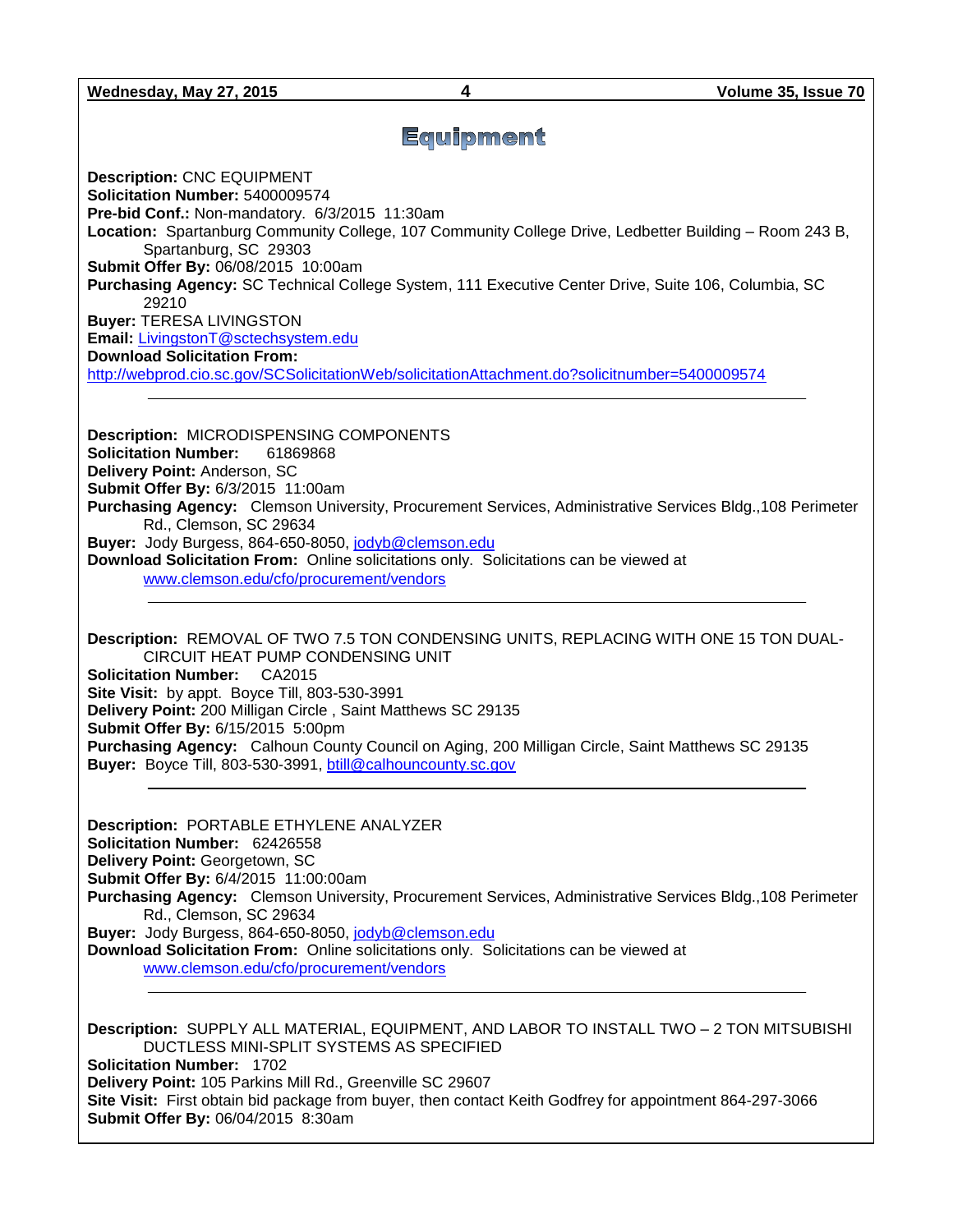**Wednesday, May 27, 2015 5 Volume 35, Issue 70**

**Purchasing Agency:** SC Vocational Rehabilitation, 1410 Boston Ave., W. Columbia SC 29170 **Buyer:** For Bid Package: Michael Cupp, 803-896-6521 / [mcupp@scvrd.state.sc.us](mailto:mcupp@scvrd.state.sc.us) **Direct Inquiries To:** Direct technical inquiries to Mark Spires, 803-896-6034, [mspires@scvrd.state.sc.us](mailto:mspires@scvrd.state.sc.us)

### **Information Technology**

**Description:** PROVIDE AND MAINTAIN A WRITING ePORTFOLIO SYSTEM FOR FMU. **Solicitation Number:** IFB-2236 **Delivery Point:** Florence, SC **Submit Offer By:** 6/23/2015 2:00pm **Purchasing Agency:** Francis Marion University, Stokes Administration Building, Purchasing Office, Room 102, 4822 East Palmetto Street, Florence, SC 29506 **Buyer:** Eric L. Garris, 843-661-1134 / [EGarris@fmarion.edu](mailto:EGarris@fmarion.edu) **Download Solicitation From:** [www.fmarion.edu/about/solicitationsandawards](http://www.fmarion.edu/about/solicitationsandawards)

### **Maintenance and Repair**

**Description:** ACCESS ROAD FOR SHADY GROVE ROAD **Solicitation Number:** 2015-23 **Delivery Point:** Pickens SC **Submit Offer By:** 6/10/2015 2:00pm **Purchasing Agency:** Pickens County, 222 McDaniel Ave. B-3, Pickens, SC 29671 **Buyer:** Gerald Wilson 864-898-5626, [geraldw@co.pickens.sc.us](mailto:geraldw@co.pickens.sc.us)  **Direct Inquiries To:** Ralph Guarino, Jr., 864-898-5854 / [ralphg@co.pickens.sc.us](mailto:ralphg@co.pickens.sc.us) **Download Solicitation From:** [www.co.pickens.sc.us](http://www.co.pickens.sc.us/)



### **Invitations for Minor Construction Quotes**

SCBO Notes referred to in State Agency advertisements appearing in the Minor Construction Section of SCBO can be found a[t Click Here.](http://www.mmo.sc.gov/PS/general/scbo/SCBO_Notes_060512.pdf) Please verify requirements for non-State agency advertisements by contacting the agency/owner.

**Project Name:** CLARENDON COUNTY DISABILITIES AND SPECIAL NEEDS BOARD ROOF REPLACEMENTS **Project Number:** 01 **Project Location:** 105 Nelson Circle and 1054 Heriot Street in Manning, SC 29102 **Bid Security Required:** No **Performance Bond Required:** No **Payment Bond Required:** No **Construction Cost Range:** <\$10,000 **Description of Project:** Removing existing layer of shingles down to the decking. Installing 1 layer of 15lb. felt underlayment. Installing new pipe flashing around existing pipe. Install new 30 year fiberglass black architectural shingles. Install new ridge over vent ridge. Clean up area and haul off add debris. Furnish a labor warranty. Furnish a manufacturer's warranty. **Bidding Documents / Plans May Be Obtained From:** Admin office of Clarendon County DSN **Name & Title of Agency Coordinator:** Ryan Way, Clarendon County Disabilities and Special Needs Board **Address:** 312 Pine Street, Manning, SC 29102 **E-mail:** [rway@ccdsnb.org](mailto:rway@ccdsnb.org) **Telephone:** 803-435-2330 **Fax:** 803-435-8523 **Bid Closing Date/Time:** 6/5/2015 12:00pm **Place:** Admin office of 312 Pine Street **Hand Deliver Bids To:** Ryan Way, 312 Pine Street, Manning, SC 29102 **Mail Bids To:** Ryan Way, PO Drawer 40, Manning, SC 29102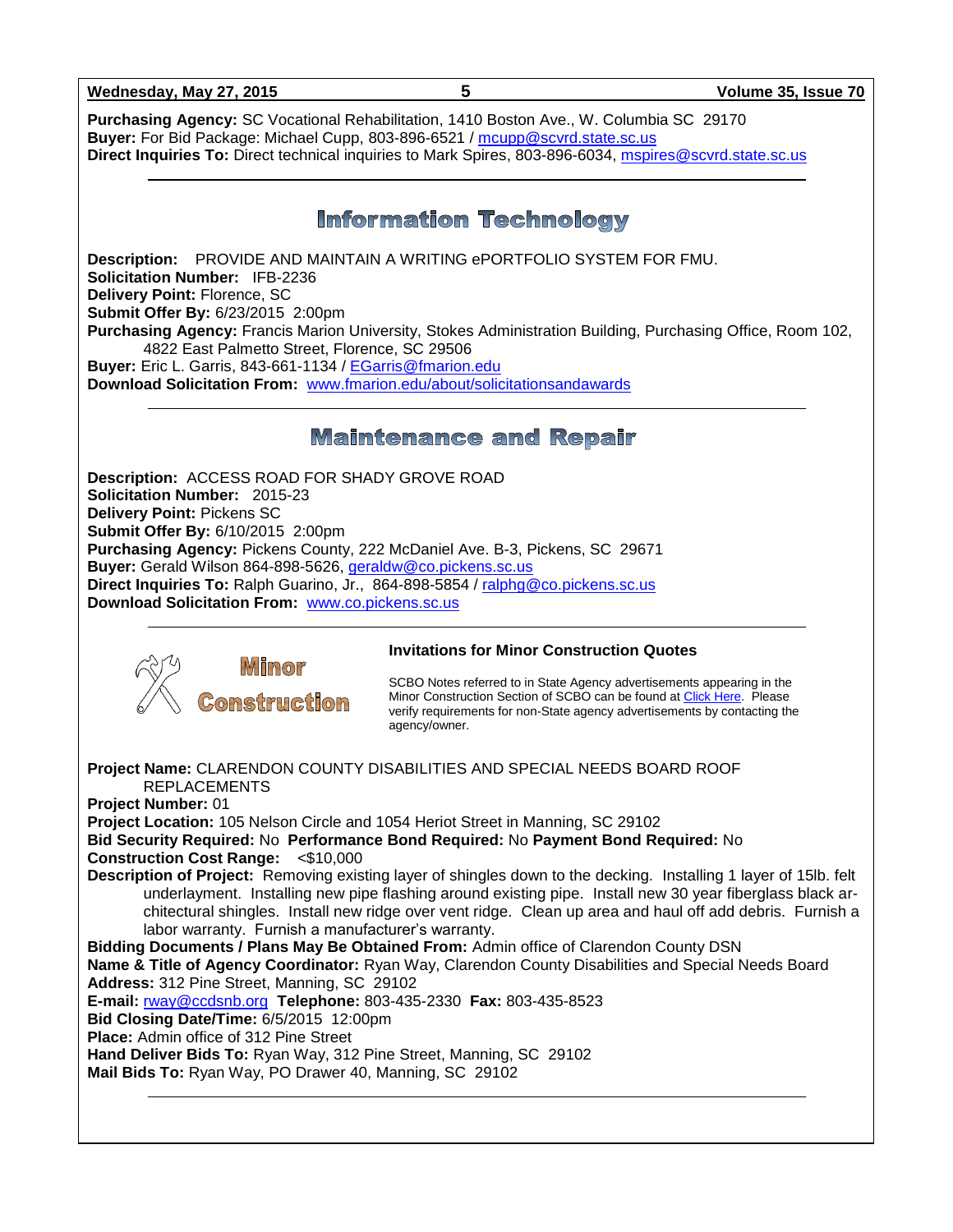**Wednesday, May 27, 2015 6 Volume 35, Issue 70**

# **Services**

**Description:** 2015 SUMMER TRANSPORTATION INSTITUTE 2 **Solicitation Number:** 5400009704 **Submit Offer By:** 06/24/2015 2:30pm **Purchasing Agency:** SCDOT, 955 Park Street Room 213 Columbia, SC 29201-3976 **Buyer:** VICKIE STEPHENS **Email:** [STEPHENSVW@SCDOT.ORG](mailto:STEPHENSVW@SCDOT.ORG) **Download Solicitation From:**  <http://webprod.cio.sc.gov/SCSolicitationWeb/solicitationAttachment.do?solicitnumber=5400009704>

**Description:** PROVISION OF COMMERCIAL CRIME INSURANCE **Solicitation Number:** 1505013 **Delivery Point:** Georgetown, SC **Submit Offer By:** 6/16/2015 2:00pm **Purchasing Agency:** Georgetown County School District, J.B. Beck Administration and Education Center, 2018 Church Street, Georgetown, SC 29440 **Buyer:** Lisa Ackerman, CPPB, 843-436-7027 / [lackerman@gcsd.k12.sc.us](mailto:lackerman@gcsd.k12.sc.us)

**Description:** EXTERIOR DOOR PAINTING AT HENDERSONVILLE ELEMENTARY **Solicitation Number:** BG05-2610-2015 **Delivery Point:** Walterboro, SC **Pre-bid Conf.:** Yes, non-mandatory. 6/3/2015 11:00am **Location:** Hendersonville Elementary, 6089 Hendersonville Hwy., Walterboro, SC 29488 **Submit Offer By:** 6/9/2015 11:45am **Purchasing Agency:** Colleton County School District, 213 N. Jefferies Blvd., Walterboro, SC 29488 **Buyer:** Kenny Blakeney, 843-782-4523 / [kblakeney@colletonsd.org](mailto:kblakeney@colletonsd.org) **Direct Inquiries To:** Kenny Blakeney 843-782-4523 [kblakeney@colletonsd.org](mailto:kblakeney@colletonsd.org) and [smcrosby@colletonsd.org](mailto:smcrosby@colletonsd.org) Send questions no later than 6/4/2015 at 10:00am. **Download Solicitation From:**

[http://www.colletonsd.org/?DivisionID=14125&DepartmentID=14646&SubDepartmentID=8767&ToggleS](http://www.colletonsd.org/?DivisionID=14125&DepartmentID=14646&SubDepartmentID=8767&ToggleSideNav) [ideNav=](http://www.colletonsd.org/?DivisionID=14125&DepartmentID=14646&SubDepartmentID=8767&ToggleSideNav)

**Description:** EXTERIOR DOOR AND WINDOW FRAME PAINTING AT NORTHSIDE ELEMENTARY **Solicitation Number:** BG05-2602-2015 **Delivery Point:** Walterboro, SC **Pre-**bid Conf.: Yes, non-mandatory. 6/3/2015 10:00am **Location:** Northside Elementary, 1929 Industrial Rd., Walterboro, SC 29488 **Submit Offer By:** 6/9/2015 11:30am **Purchasing Agency:** Colleton County School District, 213 N. Jefferies Blvd., Walterboro, SC 29488 **Buyer:** Kenny Blakeney, 843-782-4523 / [kblakeney@colletonsd.org](mailto:kblakeney@colletonsd.org) **Direct Inquiries To:** Kenny Blakeney 843-782-4523 [kblakeney@colletonsd.org](mailto:kblakeney@colletonsd.org) and [smcrosby@colletonsd.org](mailto:smcrosby@colletonsd.org) Send questions no later than 6/4/2015 at 10:00am. **Download Solicitation From:** [http://www.colletonsd.org/?DivisionID=14125&DepartmentID=14646&SubDepartmentID=8767&ToggleS](http://www.colletonsd.org/?DivisionID=14125&DepartmentID=14646&SubDepartmentID=8767&ToggleSideNav) [ideNav=](http://www.colletonsd.org/?DivisionID=14125&DepartmentID=14646&SubDepartmentID=8767&ToggleSideNav)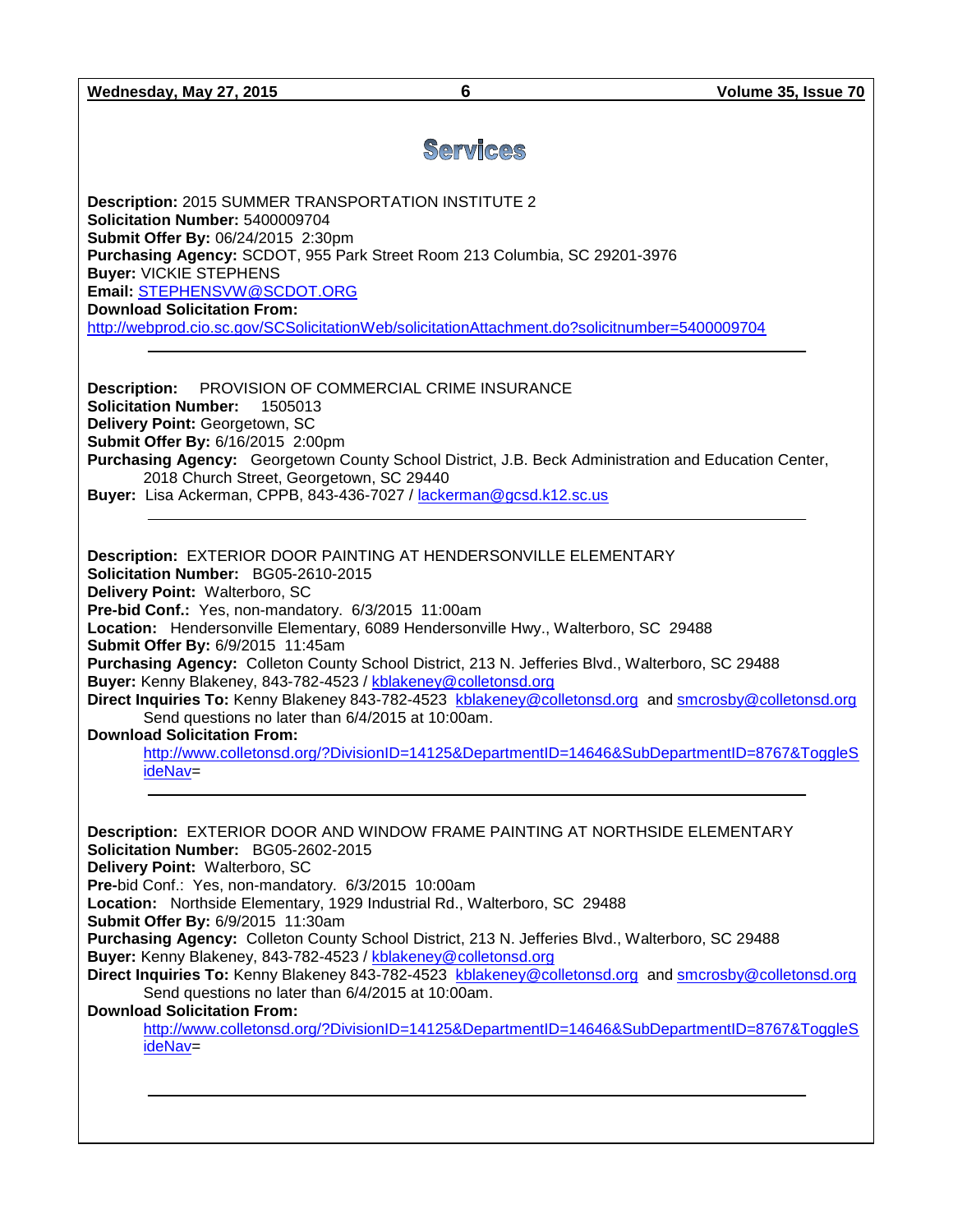**Wednesday, May 27, 2015 7 Volume 35, Issue 70**

### **PEST CONTROL SERVICES FOR ALVIN S. GLENN DETENTION CENTER**

### **RC-635-B-2015**

Richland County Government, South Carolina is soliciting bids from qualified vendors. The County is requesting Pest Control Services for the Alvin S. Glenn Detention Center. Bids clearly marked "RC-635-B-2015 Pest Control Services for Alvin S. Glenn Detention Center" shall be accepted by the Office of Procurement, located at 2020 Hampton Street, Suites 3064, third floor, Columbia, SC 29204- 1002 until 3:00pm on 6/23/2015. Bids will not be accepted after the above date and time. Mandatory Pre-Bid Conference will be 9:00am, 6/4/2015 at the Alvin S. Glenn Detention Center, Multipurpose Room, 201 John Mark Dial Drive Columbia, South Carolina 29209.

Questions are due by noon, 6/9/2015. Bids must be mailed or hand delivered; no fax bids will be accepted. Bid packages may be obtained by going to Richland County website:

<http://www.rcgov.us/Government/Departments/BusinessOperations/Procurement.aspx>

### **Supplies Description:** EDI CWP SUPPLIES **Solicitation Number:** 5400009731 **Submit Offer By:** 06/09/2015 10:00am **Purchasing Agency:** SC Law Enforcement Division 4400 Broad River Road Columbia, SC 29210 **Buyer:** JESSICA GOFF **Email:** [jgoff@sled.sc.gov](mailto:jgoff@sled.sc.gov) **Download Solicitation From:**  <http://webprod.cio.sc.gov/SCSolicitationWeb/solicitationAttachment.do?solicitnumber=5400009731> **Description:** ROLLER WINDOW SHADES FOR YORK TECHNICAL COLLEGE C-BUILDING **Solicitation Number:** YTC-15-Roller Window Shades **Delivery Point:** 452 S Anderson Rd., Rock Hill, SC 29730 **Pre-bid Conf.:** Yes, non-mandatory. 6/3/2015 10:00am **Location:** Administration Building-Conference Room A; 452 S Anderson Rd., Rock Hill, SC 29730 **Submit Offer By:** 6/17/2015 2:00pm

**Purchasing Agency:** York Technical College, 452 S Anderson Rd., Rock Hill, SC 29730 **Buyer:** Debbie Bailey, 803-327-8010 / [dbailey@yorktech.edu](mailto:dbailey@yorktech.edu)

**Download Solicitation From:** email Debbie Bailey at [dbailey@yorktech.edu](mailto:dbailey@yorktech.edu) to request a copy of the solicitation.

# Intent to Sole Source

The South Carolina Department of Transportation is seeking information for Structural Health Monitoring (SHM) System. Following are the specifications for the system:

1. Requirements for the system:

a. Proposed sensor system software shall be capable of remote upgrade, remote rebooting, remote diagnostics, remote changes to sensor data capture frequency and reporting times, and capable of capturing "on demand" readings at any time.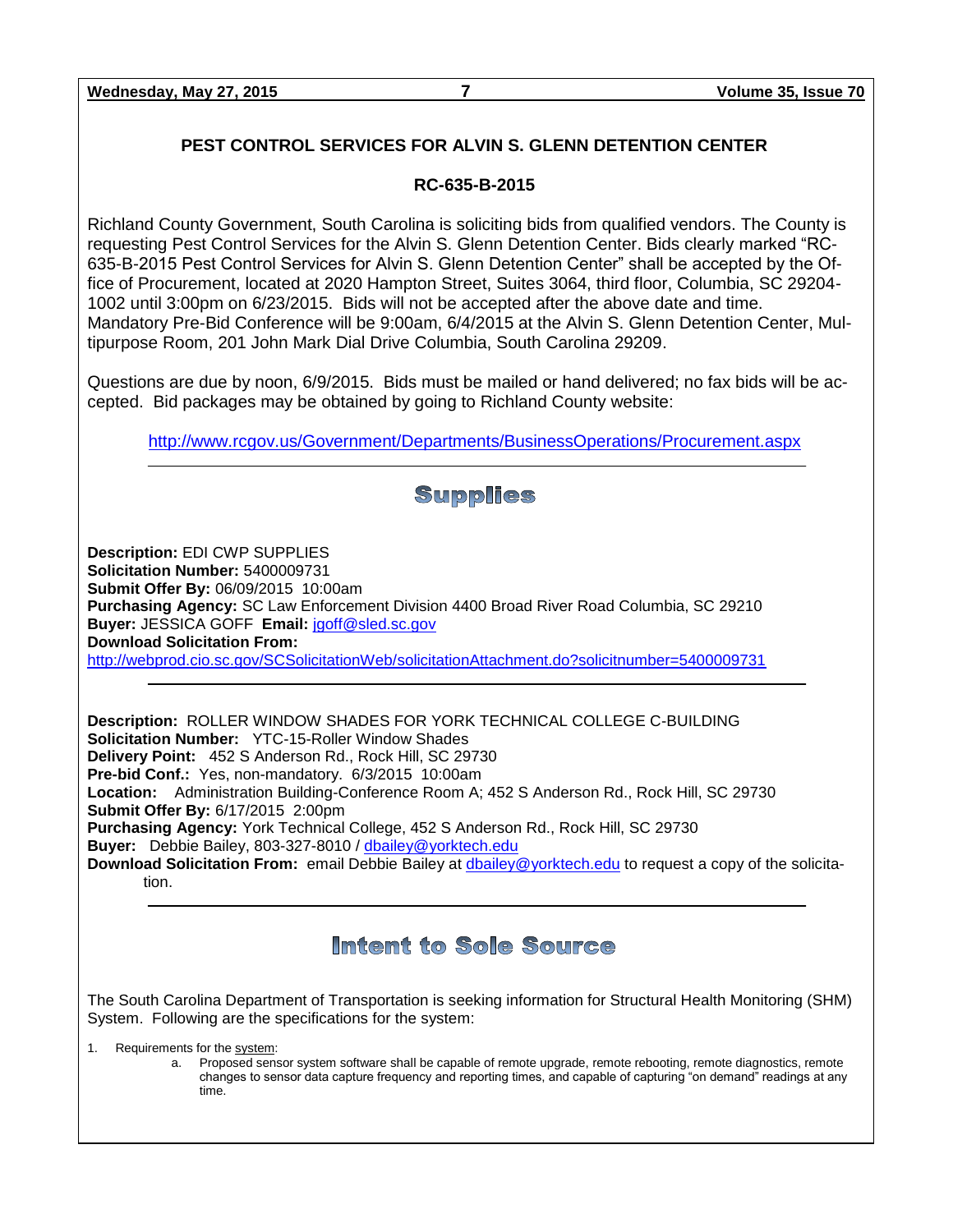| Wednesday, May 27, 2015                            |                                                                                                                  | 8                                                                                                                                                                                                                                                                                                                                                                                                                                                                                                                                                                                                                                                                                                                                                                                                                                                                                                                                                                                                                                                                                                                                                                                                                                                                                                                                               | Volume 35, Issue 70 |
|----------------------------------------------------|------------------------------------------------------------------------------------------------------------------|-------------------------------------------------------------------------------------------------------------------------------------------------------------------------------------------------------------------------------------------------------------------------------------------------------------------------------------------------------------------------------------------------------------------------------------------------------------------------------------------------------------------------------------------------------------------------------------------------------------------------------------------------------------------------------------------------------------------------------------------------------------------------------------------------------------------------------------------------------------------------------------------------------------------------------------------------------------------------------------------------------------------------------------------------------------------------------------------------------------------------------------------------------------------------------------------------------------------------------------------------------------------------------------------------------------------------------------------------|---------------------|
| b.<br>c.<br>d.<br>е.<br>f.<br>g.<br>h.             | ply).<br>sheets, or capture new data "on-demand".                                                                | Proposed controller system shall capture and store the data locally, then transmit the data wirelessly to a Network Op-<br>erations Center (NOC), for secure storage and 'on-demand' data accessibility to any number of preauthorized person-<br>nel. Such NOC should have a demonstrated data reliability of five 9's, or 0.99999.<br>Proposed sensor system will be furnished by one entity responsible for system integration on a turnkey basis.<br>Proposed sensor controller will be configured to allow capacity for future upgrades on a TBD basis.<br>Proposed sensors and systems must be compatible with currently deployed structural monitoring technology.<br>Proposed sensor system must have the ability to "alarm" the sensor readings with interrogations every minute, then<br>providing e-mails or other electronic means of contact to key SCDOT personnel if predefined limits of displace-<br>ment/strain /crack growth or propagation are exceeded.<br>Sensor capable of capturing both current and maximum displacement/strain values (without uninterruptible power sup-<br>System must have an information presentation protocol that utilizes the Internet, allowing SCDOT engineers to view the<br>complete sensor database 'on-demand' from their desktop computers, download the captured data on Excel spread- |                     |
| 2.<br>a.<br>b.<br>с.<br>d.<br>е.<br>f.<br>g.<br>h. | Requirements for use of maximum strain sensors:<br>ings (either tension or compression);<br>out power.<br>crons. | Proposed sensors shall have two channels, capable of capturing both current and maximum displacement/strain read-<br>The maximum displacement/strain channel must also be capable of capturing maximum displacement/strain data with-<br>Proposed sensors shall be used for both instantaneous and maximum displacement/strain; and be capable of use in<br>applications for crack growth/propagation; and out-of-plane bending.<br>Proposed sensors shall be housed in rugged casing, have a calibrated resolution of <3 microns and accuracy of <5 mi-<br>Proposed sensors shall capture maximum displacements of up to 11mm without continuous power supply.<br>Proposed sensors shall be capable of surviving in harsh outdoor environments and be fully cover-able after installation.<br>Proposed sensors shall have a maximum displacement/strain channel that is manually re-settable.<br>Proposed sensors should have a of successful deployment in field applications including bridges, buildings, parking<br>decks, tunnels, etc. in outdoor or harsh environments, improving owner reliability                                                                                                                                                                                                                                     |                     |
| i.<br>j.<br>k.<br>Ι.                               | ing system complexity and owner costs.<br>plexity.                                                               | Proposed sensor technology and system configurations shall have broad application use, e.g. displacement, strain,<br>crack width, crack propagation, out-of plane-bending, and element to element displacement (bearing to member), reduc-<br>Proposed sensor technology will have proven field durability without maintenance, reducing owner costs.<br>Proposed sensors will not require field calibration or periodic temperature correction, reducing owner costs and com-                                                                                                                                                                                                                                                                                                                                                                                                                                                                                                                                                                                                                                                                                                                                                                                                                                                                  |                     |
| m.<br>n.<br>о.                                     | Vickie Stephens at stephensyw@scdot.org by 6/17/2015.                                                            | Proposed sensors can be configured to read either tensile or compressive displacements/strains.<br>Proposed sensors can be reused, reducing owner costs.<br>Proposed sensor technology shall be use-able on either steel or concrete members, increasing owner flexibility.<br>If you have a product that meets or exceeds the above specifications or if you have questions please contact                                                                                                                                                                                                                                                                                                                                                                                                                                                                                                                                                                                                                                                                                                                                                                                                                                                                                                                                                     |                     |

#### **DHEC**

The South Carolina Department of Health and Environmental Control is seeking qualified contractors to provide services to DHEC's Office of Health Equity, Promotion and Wellness and Office of Healthy Aging to transform the historical Excel-Based Data System to a new Menu-Driven Epidata software information management and analysis system.

The services to include the following but not limited to the following:

- 1. Provide oversight for testing and development technical documentation.
- 2. Provide training to DHEC staff on uses and functionality.
- 3. Prepare a fully functional "beta-test" version of Healthy Aging Tracking System (HATS).
- 4. Prepare an enhanced "final version" using Epidata Software System.
- 5. Qualifications of the Contractor:
	- Must be qualified to provide instruction in the design, implementation and evaluation of the Epidata software.
	- Must be currently licensed as a Medical Epidemiologist.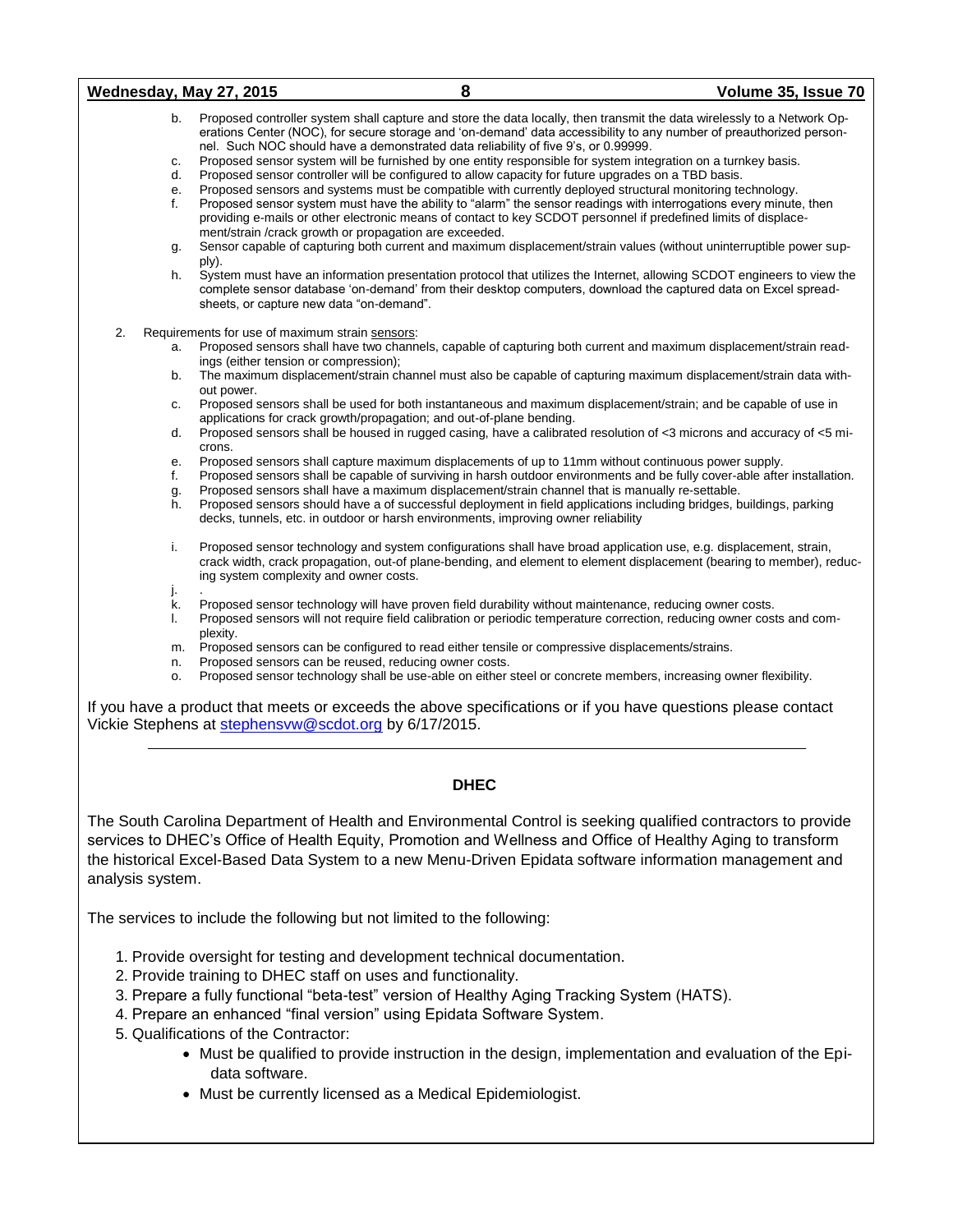**Wednesday, May 27, 2015 9 Volume 35, Issue 70**

Qualified contractors should contact Lisa Roland at 803-898-0533 or e-mail [rolandld@dhec.sc.gov](mailto:rolandld@dhec.sc.gov) by 5/29/2015 for additional information.

# SCBO NOTICES

**Now available for download,** the Compendium of standardized clauses commonly used by the Division of Procurement Service's Information Technology Management Office and the State Procurement Office:

<http://procurement.sc.gov/PS/legal/PS-legal-proc-docs.phtm>

#### **JOB OPPORTUNITIES AT B&CB**

The Budget and Control Board's Division of Procurement Services is looking for experienced Procurement Managers and a Senior Architect. Please read more about these opportunities below:

[Click Here for Job Opportunities with the Division of Procurement Services](http://procurement.sc.gov/webfiles/MMO_scbo/SCBO%20Online/DPS_procurement_opportunities.pdf)

#### **VENDORS, DON'T NEGLECT TO CHECK THE STATE'S FIXED PRICE BIDS**

If authorized by the original solicitation, the State may use "competitive fixed price bidding" to create procurements with an open response date. These fixed price bids are advertised in SCBO once, but the solicitation may provide for bids to be accepted continuously or periodically during the contract term. The links below take you to a listing of all open solicitations conducted by the central purchasing office using the competitive fixed pricing bidding rules.

> Fixed Price Bids - [Information Technology](http://www.mmo.sc.gov/PS/vendor/PS-vendor-fixed-price-bids-it.phtm) (Open Response Date) Fixed Price Bids - [Supplies & Services](http://www.mmo.sc.gov/PS/vendor/PS-vendor-fixed-price-bids-ss.phtm) (Open Response Date)

#### **INSPECTOR GENERAL'S FRAUD HOTLINE** (State Agency fraud only)

1-855-723-7283 / [http://oig.sc.gov](http://oig.sc.gov/)

### **COMMENTS?**

The Division of Procurement Services encourages you to make your comments via the following methods: Customer Comment System:<http://www.mmo.sc.gov/PS/ccs/MMO-ccs-index.phtm> Telephone 803-737-0600